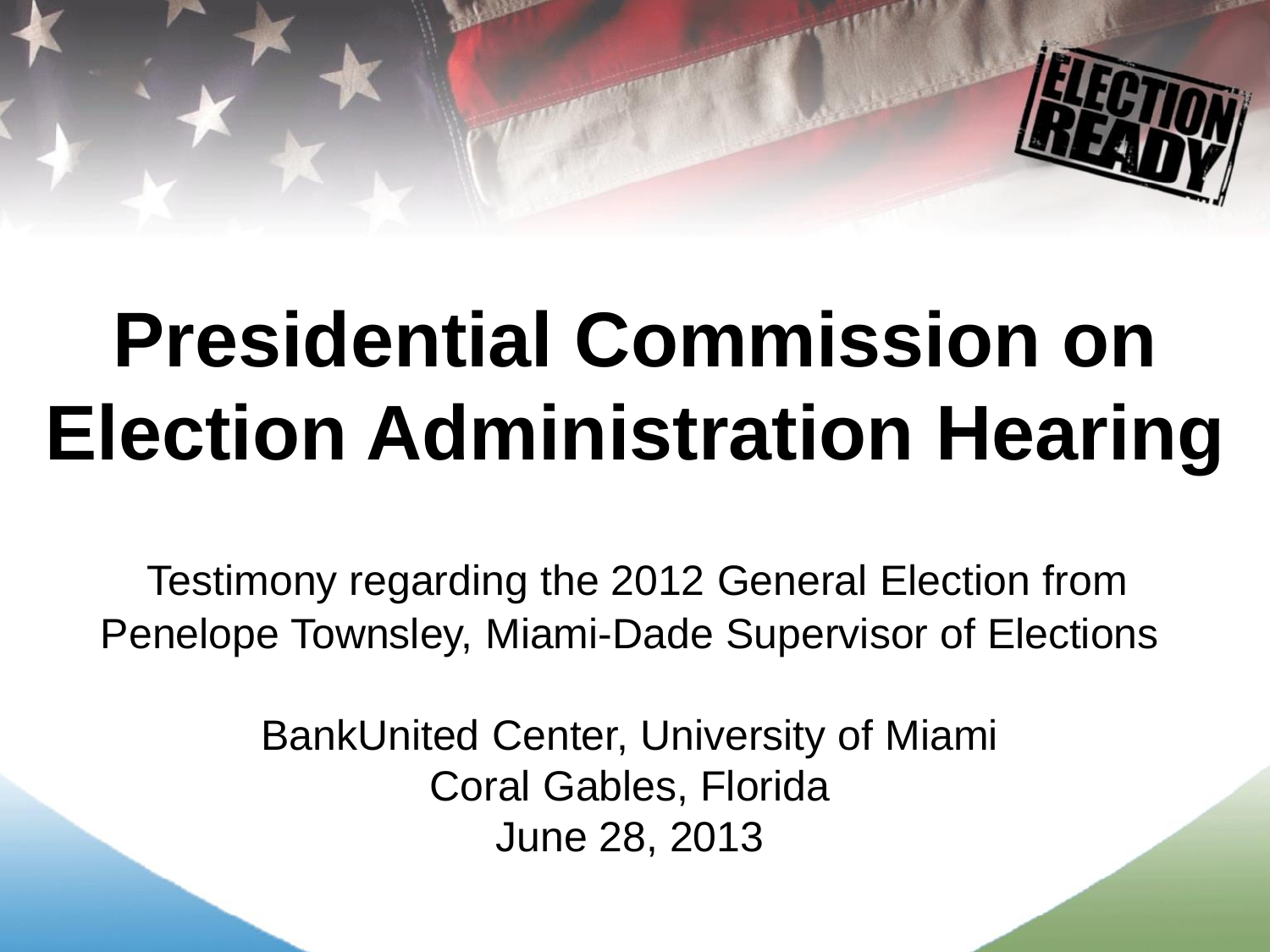# **Miami-Dade Supervisor of Elections**

To summarize elections in Miami-Dade County, it is important to note the following:

- Unlike the other Supervisors of Elections (SOEs) in the State of Florida, the Miami-Dade Supervisor of Elections is not an elected official.
- The position is appointed and its authority is derived through the Mayor of Miami-Dade County.
- As such, the Miami-Dade Supervisor of Elections does not set policy in the same way as SOEs in other counties.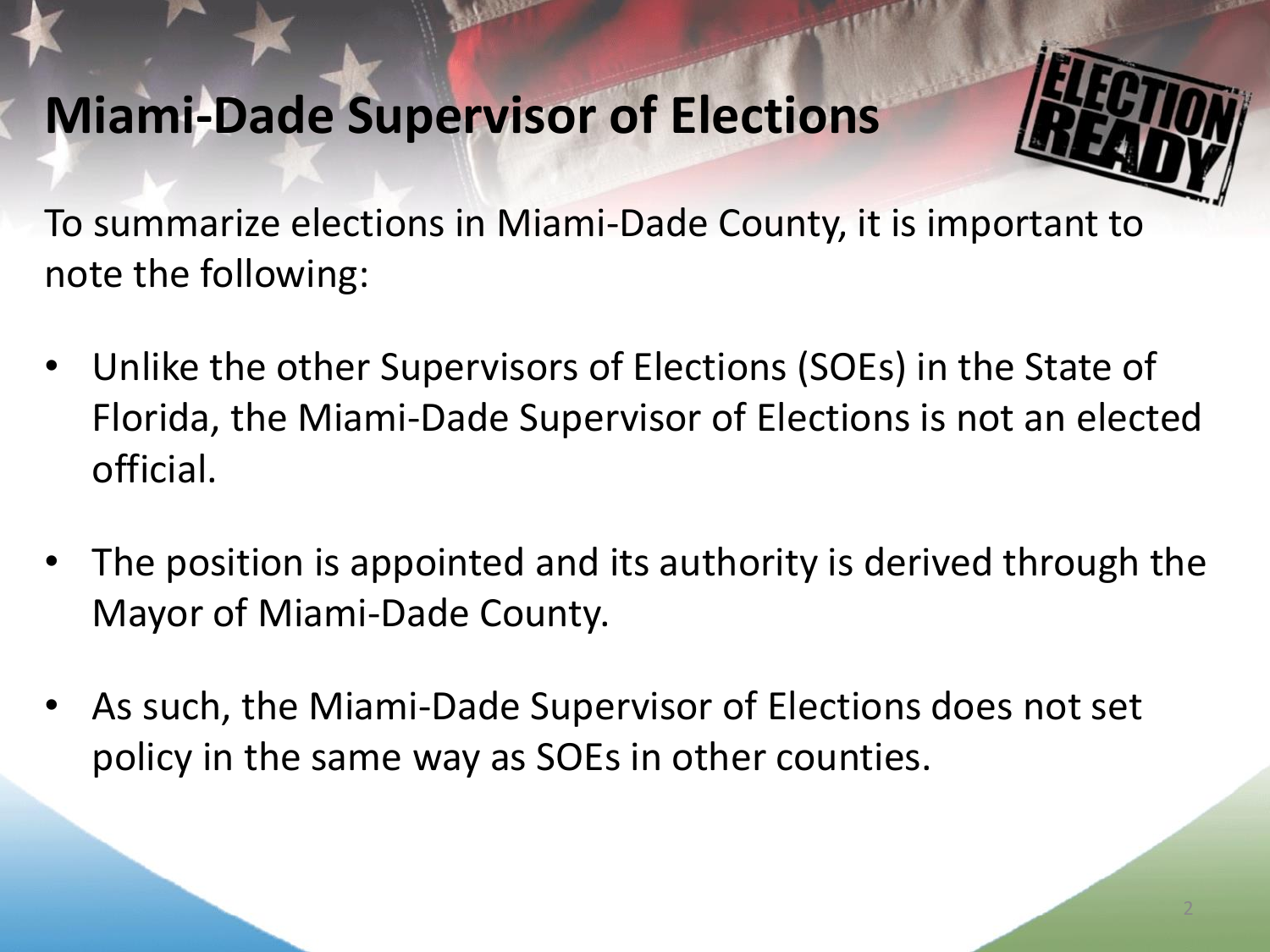# **Overview of Miami-Dade County**

Miami-Dade County has the largest and most complex election operation in the State of Florida with:

- Over 1.3 million registered voters
- 829 precincts located in 541 physical polling places throughout the County. Polling places chosen based primarily on availability, geographic location, size, and ADA compliance.
- Up to 10,000 poll workers in major elections and over 100 administrative, technical and supply troubleshooters countywide to provide timely response to Election Day issues. Training for these individuals begins three months prior to the election.
- ADA accessible voting equipment available at all polling sites, and poll workers trained to appropriately assist voters with disabilities.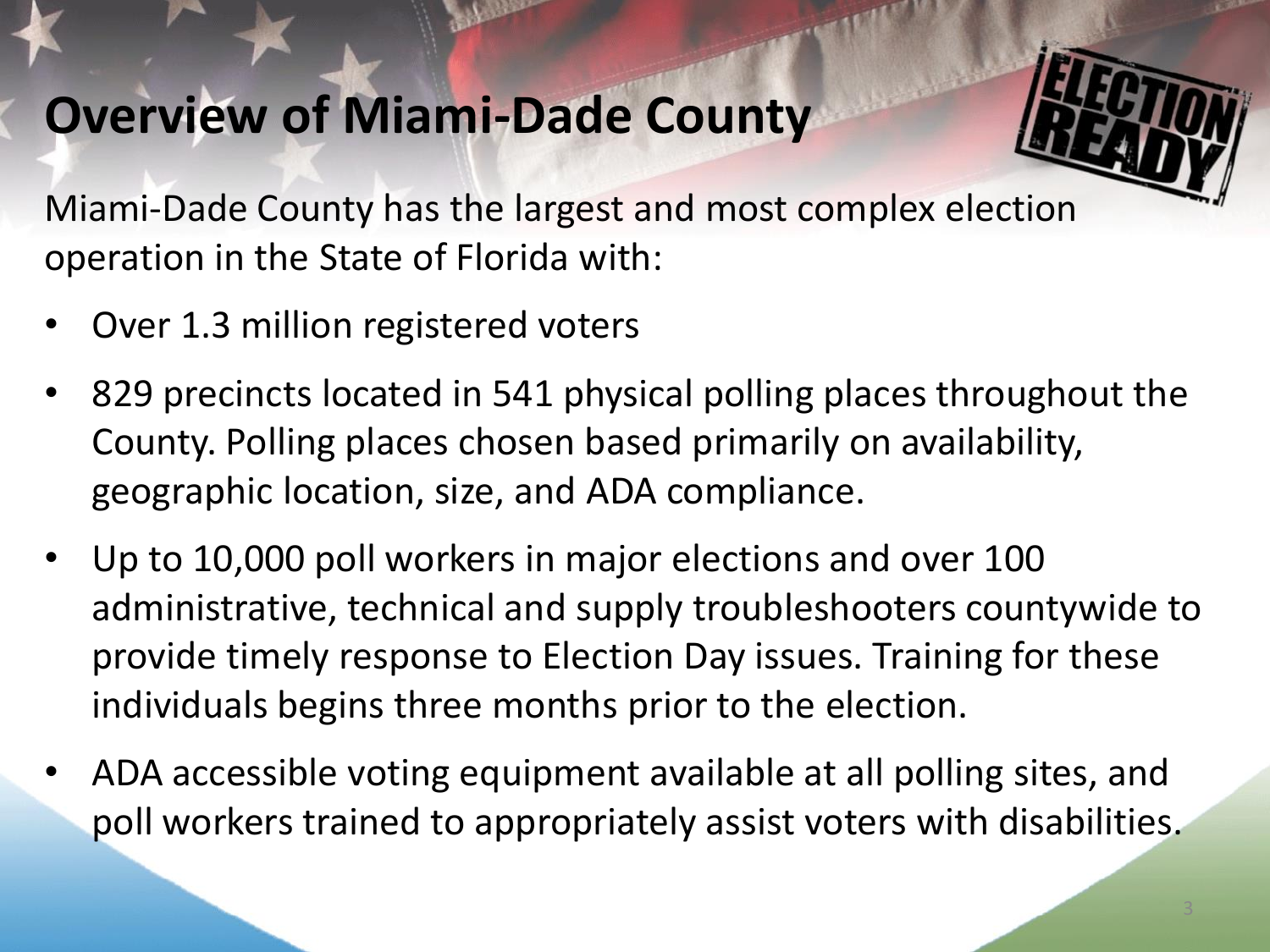# **Voter Turnout & Equipment Allocations**

- In the 2012 General Election, over 888,000 Miami-Dade County voters cast their ballots via Early Voting, Absentee Voting and on Election Day – approximately 16,000 or 2% more in 2012 than in 2008.
- 52% more optical scanners and 88% more privacy booths were utilized for Early Voting in the 2012 General Election than in 2008 – served 90,000 or 28% fewer Early Voters in 2012 than in 2008.
- 1,729 Election Day optical scanners were deployed in the 2012 General election; in comparison to 1,528 in 2008.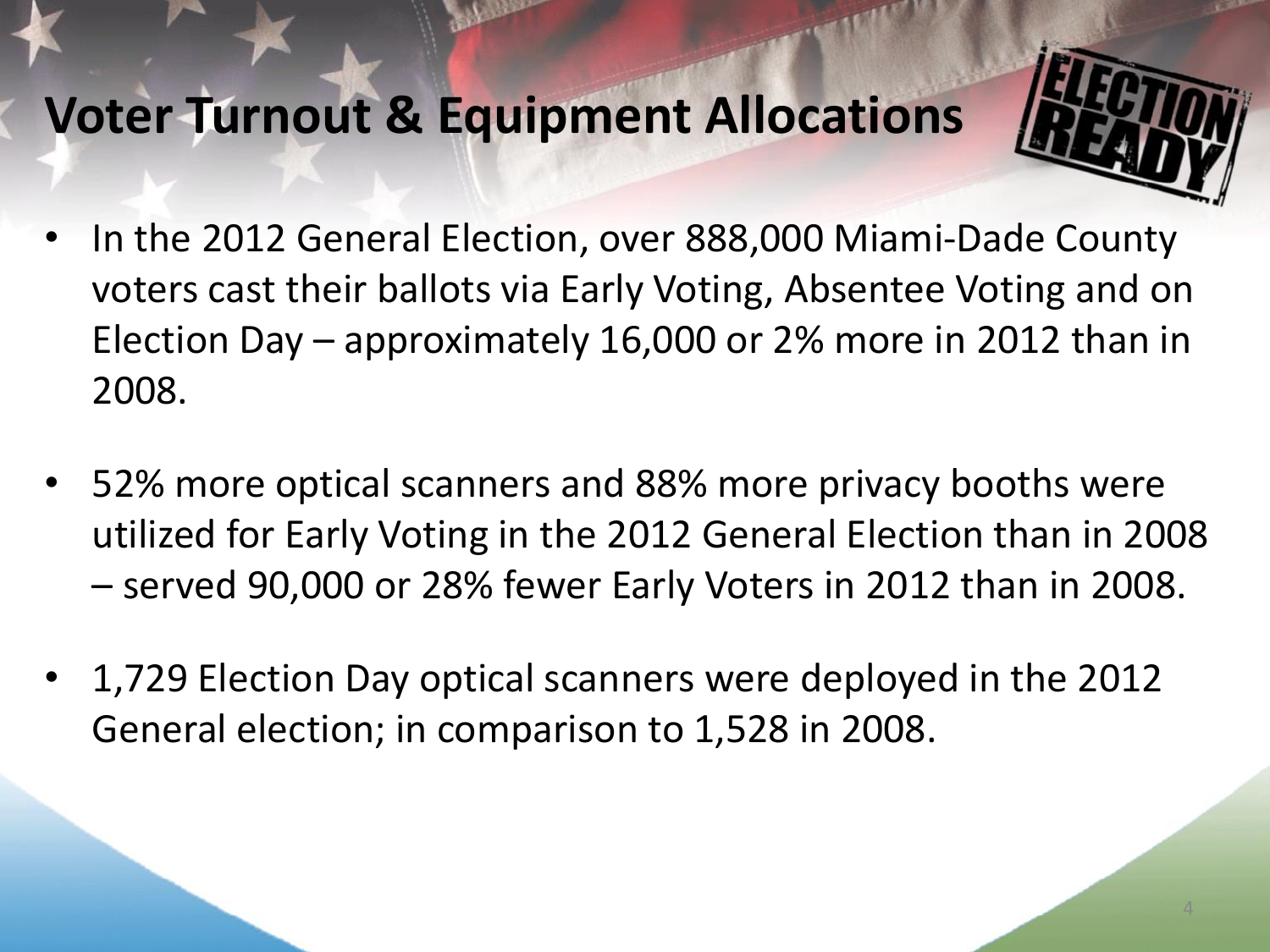# **Voter Turnout & Equipment Allocations**

- 6,006 Election Day privacy booths were deployed in the 2012 General election; in comparison to 5,870 in 2008 – served 40,000 or 11% more Election Day Voters in 2012 than in 2008.
- Over 300,000 voters requested absentee ballots for the 2012 General Election and 243,953 absentee ballots were cast – representing over 66,000 or 37% more in 2012 than in 2008.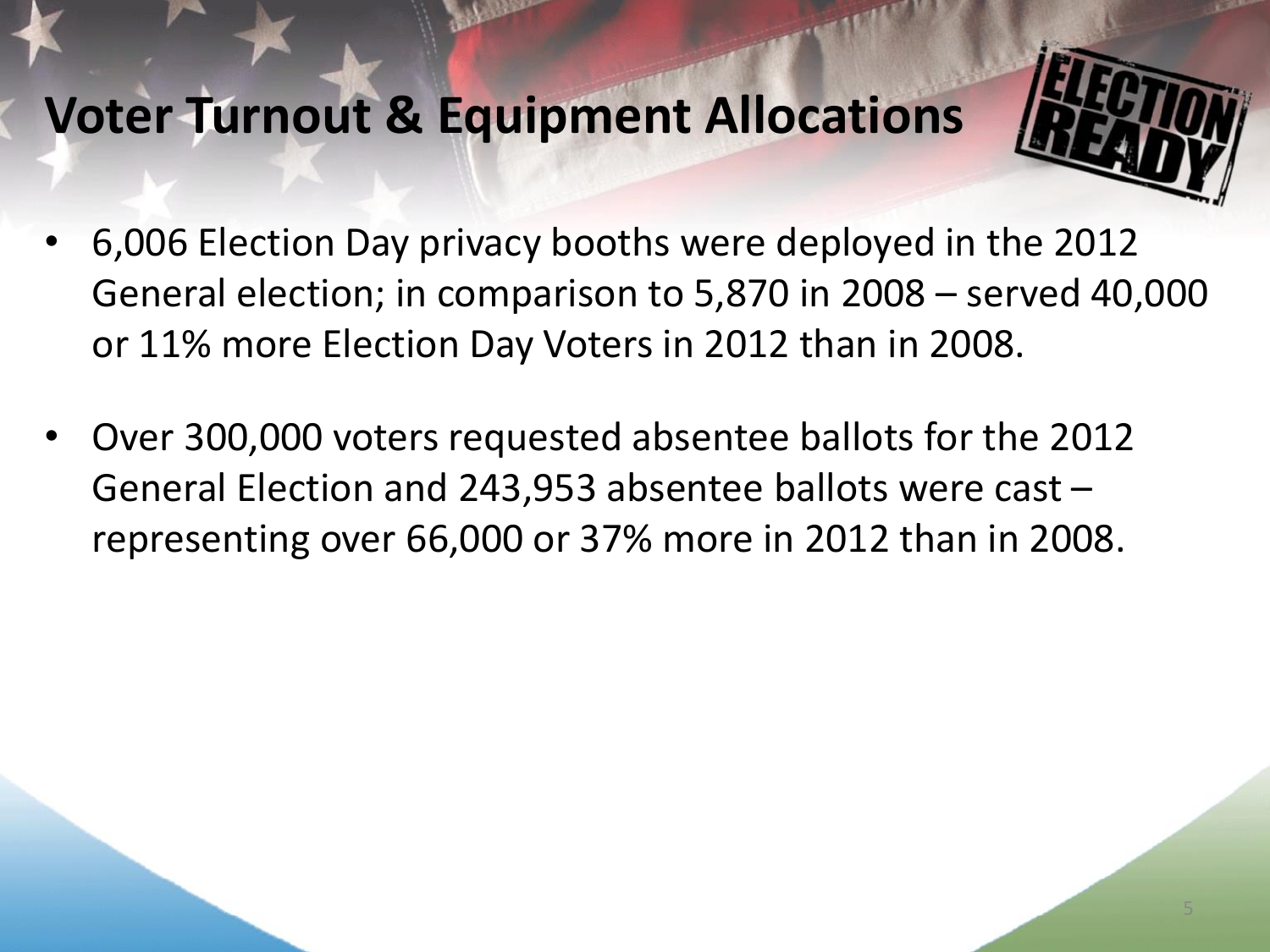# **Unprecedented Challenges**

Many of the planning and operational activities surrounding the 2012 General Election were unprecedented.

Miami-Dade County faced many challenges, which included:

- Serving the largest number of voters in the County's history
- Coding a 6 sheet (12-page) ballot which exceeded the system capacity and was the County's largest ballot ever produced
- Upgrading its Absentee Ballot Mailing System to accommodate the ballot size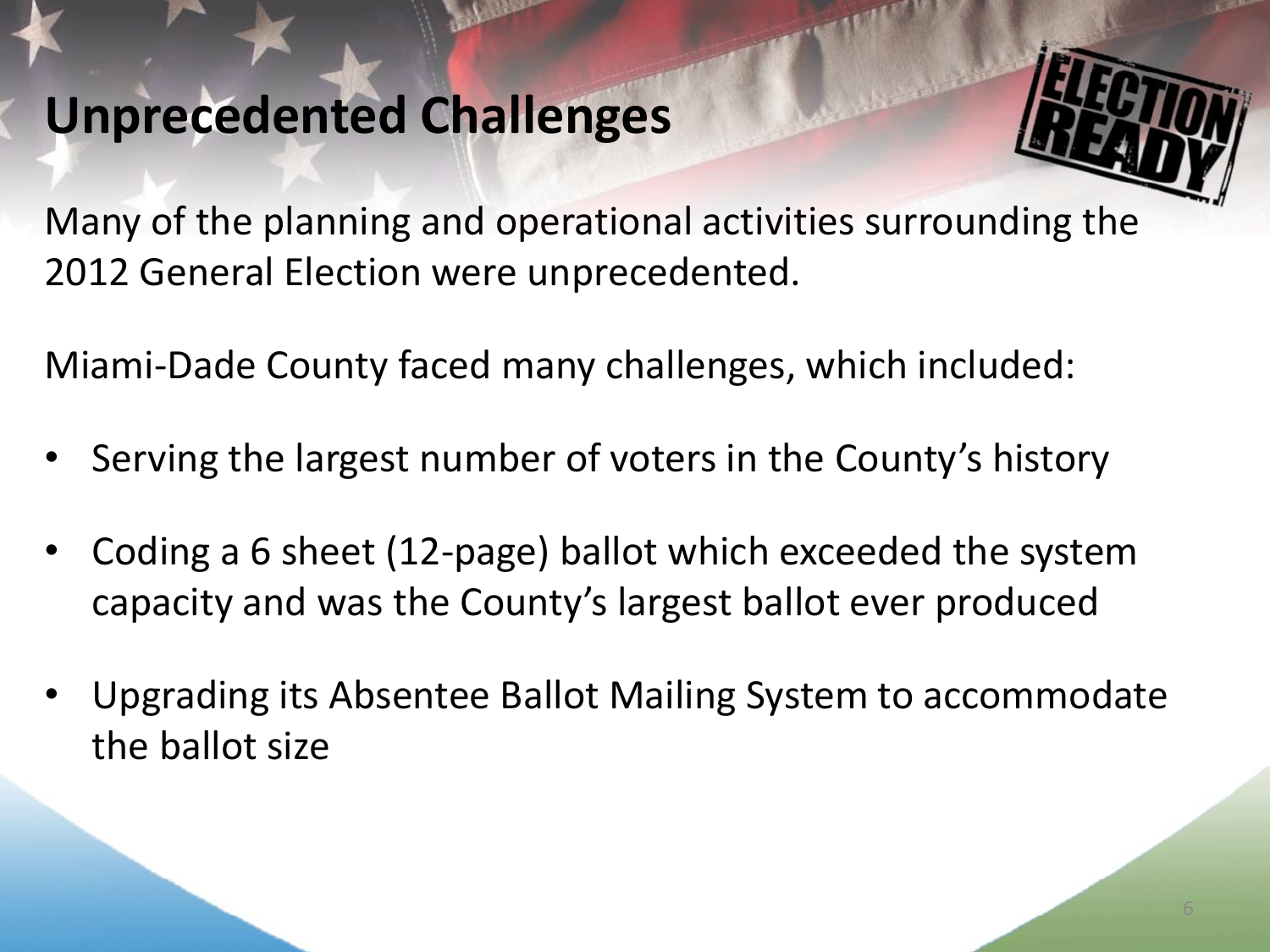# **Unprecedented Challenges**

- Processing a record number of Absentee Ballots totaling over 1.2 million ballot pages
- Introducing pre-printed common ballots pages during Early Voting which reduced the per voter printing time in half
- Implementing a Supervised Voting Program to further protect the rights of the elderly mail ballot voters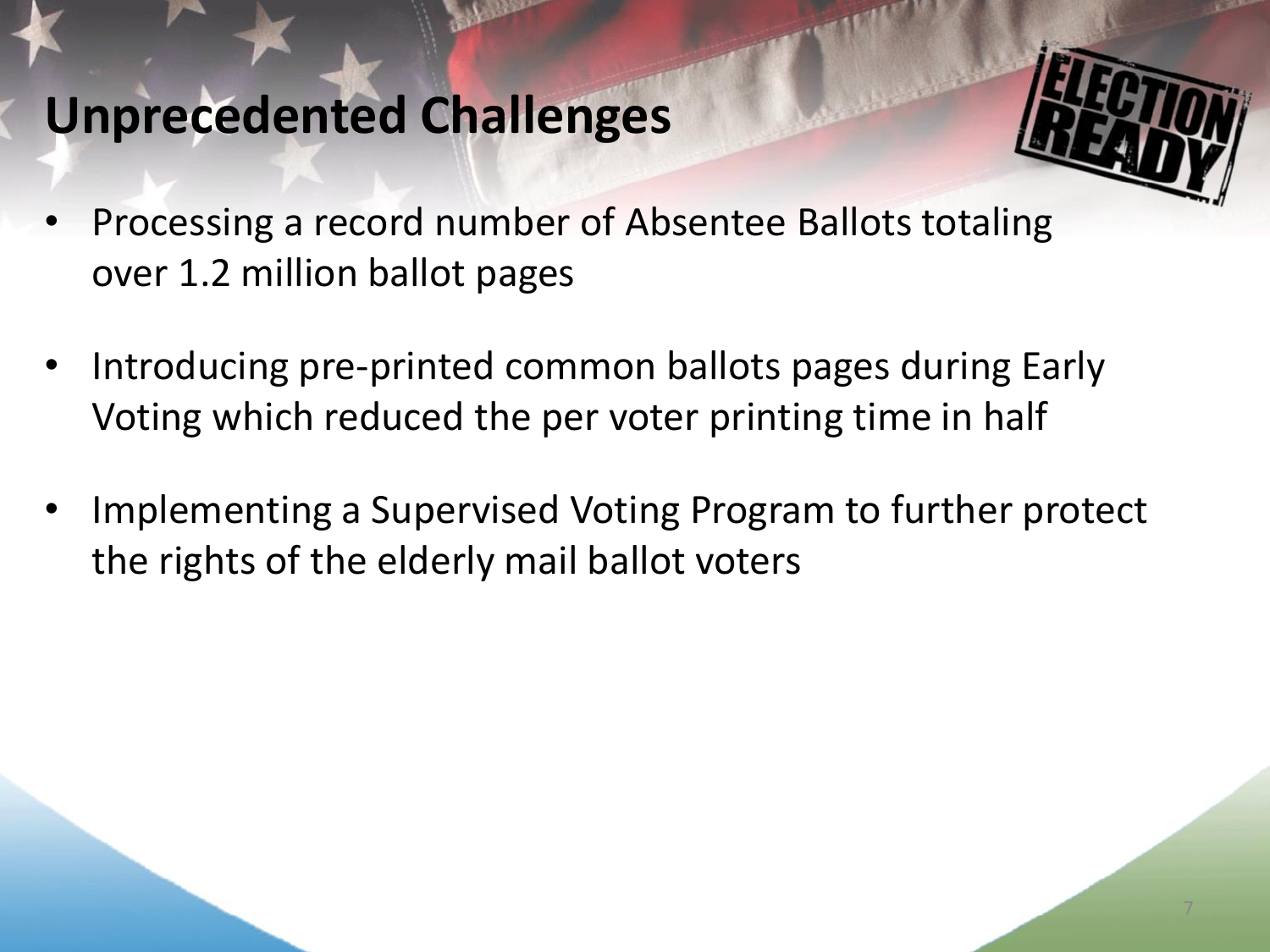# **Unprecedented Challenges**

While these initiatives were necessary to even conduct the 2012 General Election, they were largely behind the scenes.

The challenges that were most apparent to the voters were the long lines – and in some instances – rather long wait times.

Despite the Department's best efforts to educate voters about the importance of preparing in advance and being familiar with ballot contents - there were still voters who sustained long lines.

Voter Education was conducted through the local news, radio, newspaper, sample ballots and numerous other outreach initiatives.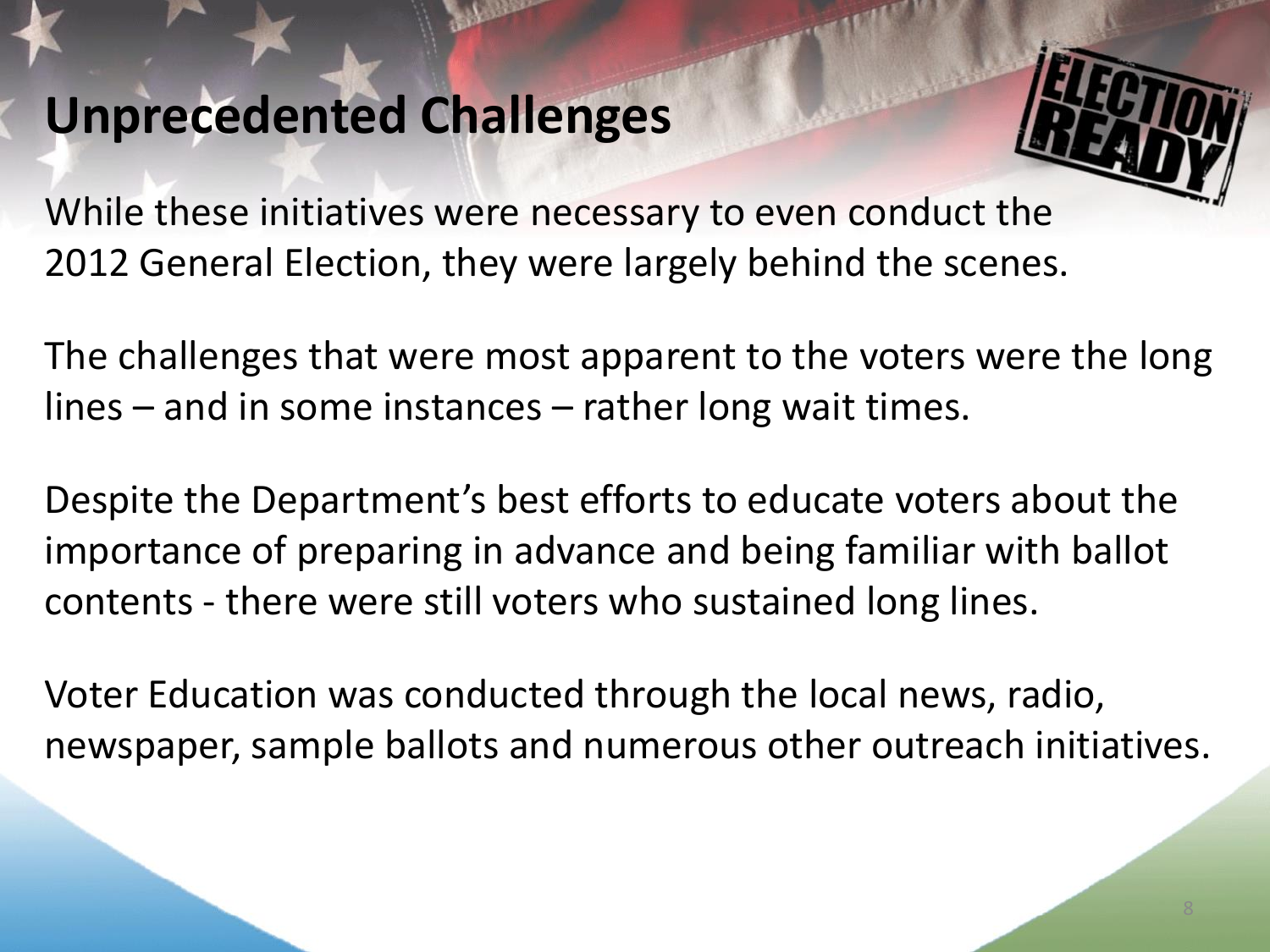# **Miami-Dade Elections Advisory Group**

- As a result of these challenges, subsequent to the 2012 General Election, Miami-Dade County Mayor Carlos Gimenez established a 14-member Elections Advisory Group to:
	- $\triangleright$  Review the challenges encountered in the General Election,
	- $\triangleright$  Identify opportunities for improvement, and
	- Make recommendations to the Board of County Commissioners and the State legislature.
- During this period, the Miami-Dade Elections Department issued an After-Action Report assessing the planning and operational aspects of conducting the General Election.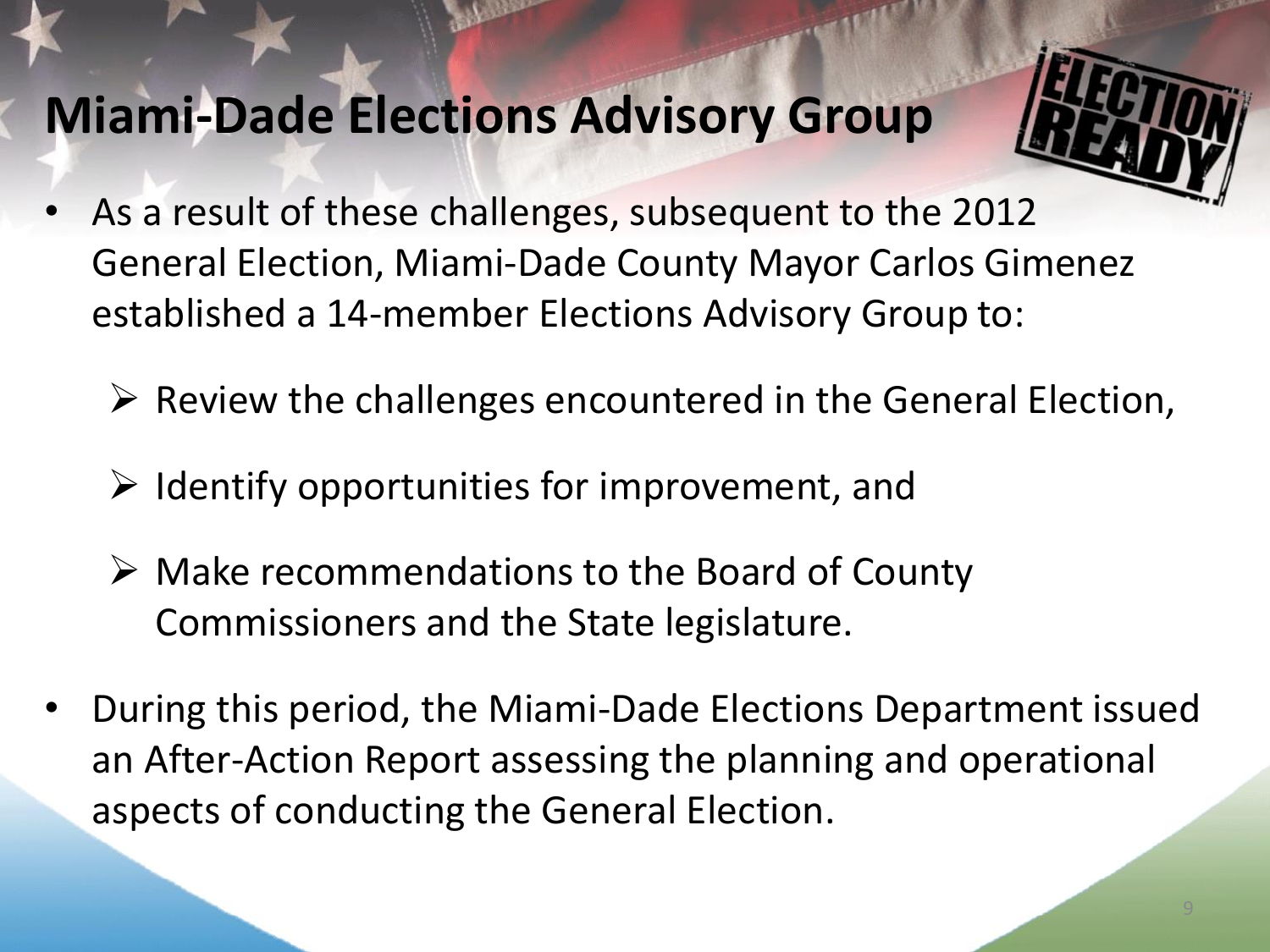# **After-Action Report Findings**

The Department found in the analyses that there was no single factor leading to the challenges experienced in this election.

The Department identified six primary factors that contributed to the long lines and wait times during Early Voting and on Election Day, and made administrative and legislative recommendations to address them in the future.

#### **Primary Contributing Factors identified were:**

- Ballot Length
- Number of Early Voting Sites
- Reduction of Early Voting Days
- Absentee Ballot Processing
- Polling Place Inefficiencies
- Not Re-Precincting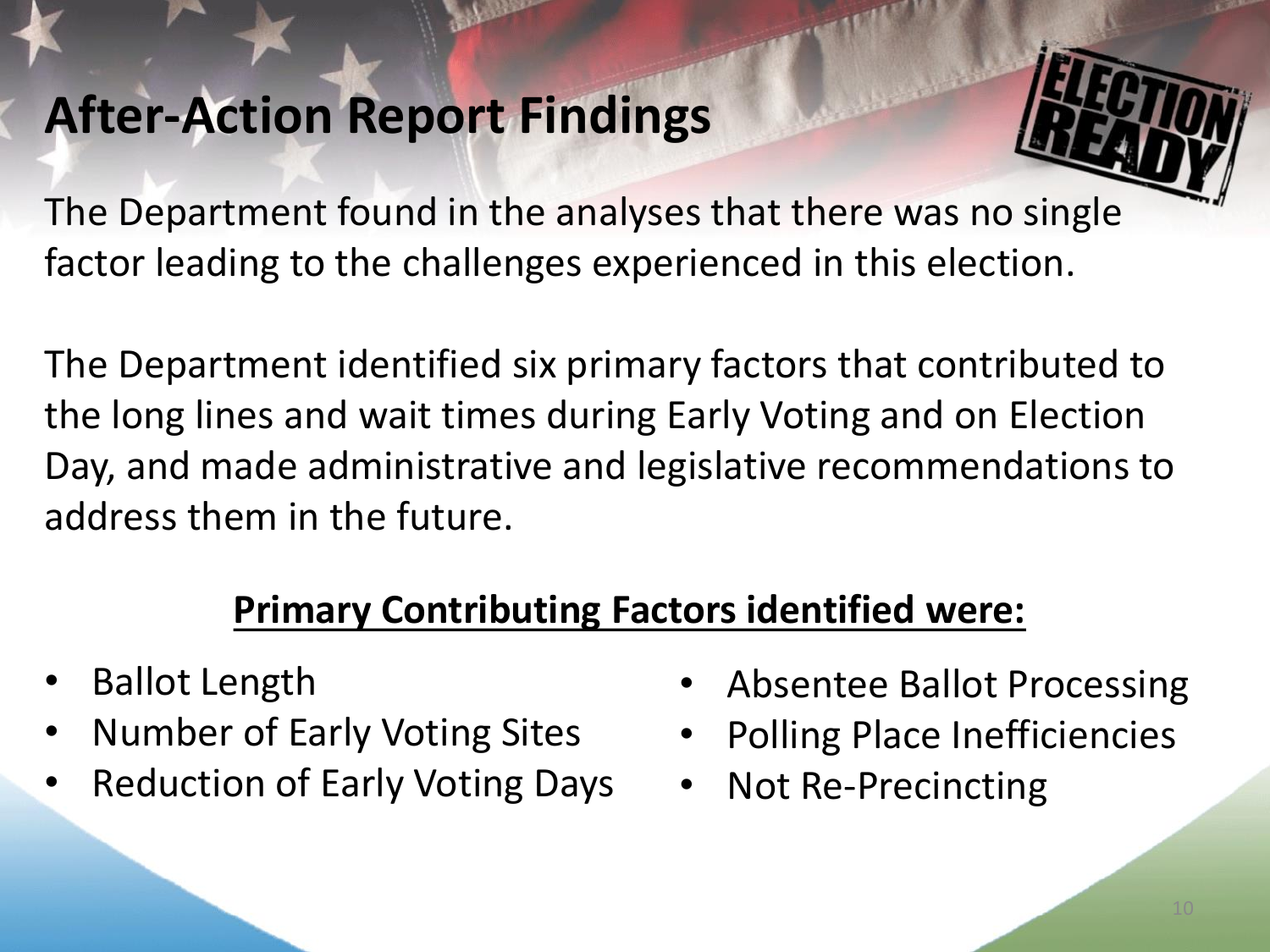# **Ballot Length**

- This is perhaps the most significant factor that impacted all three methods of voting.
- Miami-Dade County's 2012 General Election ballots included 105 ballot styles that contained between 37 and 58 contests each.
- Not only did voters have 11 long and complex constitutional amendments, but also had 11 county questions, in addition to 17 municipalities piggybacking with their own varieties of questions.
- Voters were clearly overwhelmed with this text.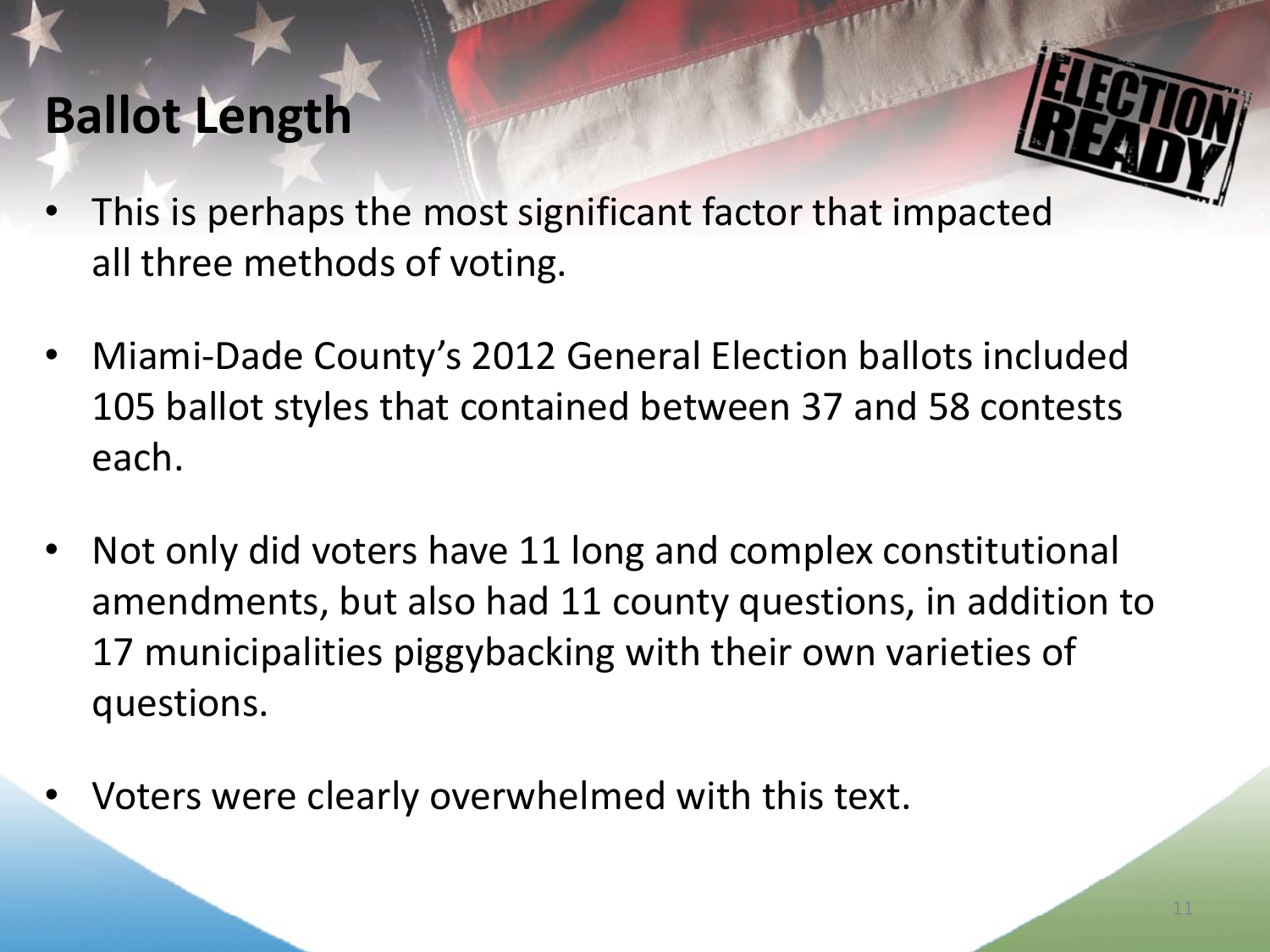# **Number of Early Voting Sites**

- Since 2004, Miami-Dade has operated 20 Early Voting Sites.
- Of the 74 statutorily authorized sites libraries and city halls in the County, the Department's post-election survey identified an additional 28 facilities that are suitable for conducting Early Voting.
- Without a doubt more early voting sites would have helped reduce wait times by better distributing voters.
- At the point the Department realized this was necessary, it was too late to add additional sites simply because it did not have the required equipment or staffing resources to do so.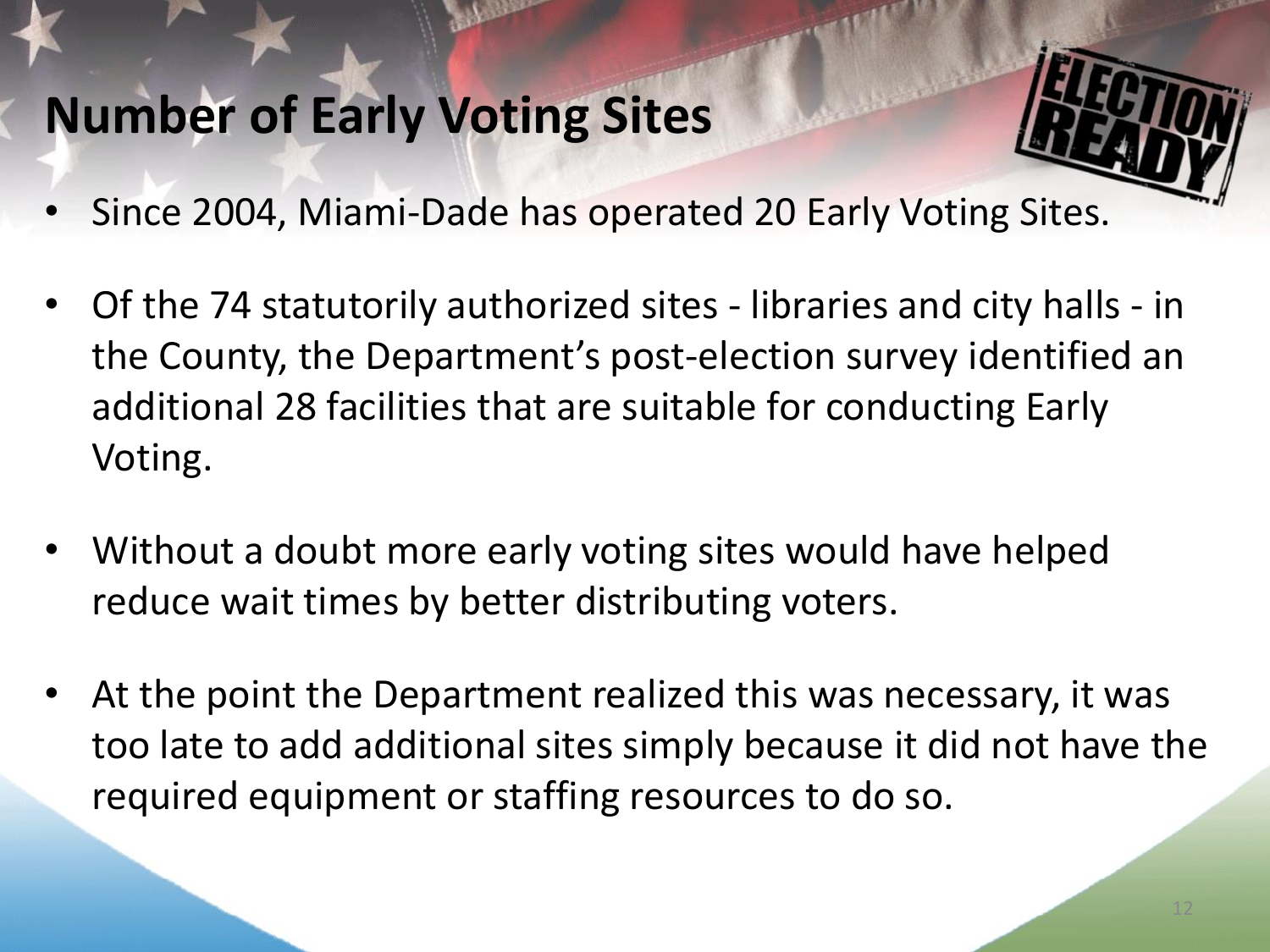# **Reduction of Early Voting Days**

- 
- Fewer days than the last presidential election meant fewer options for voters.
- Early Voters could not spread their decision to vote Early over 14 days, but rather had only 8 days.
- The discouraging effects of long lines during Early Voting may have pushed voters who would have otherwise voted Early to Vote by Mail and on Election Day – causing historically high numbers in those methods.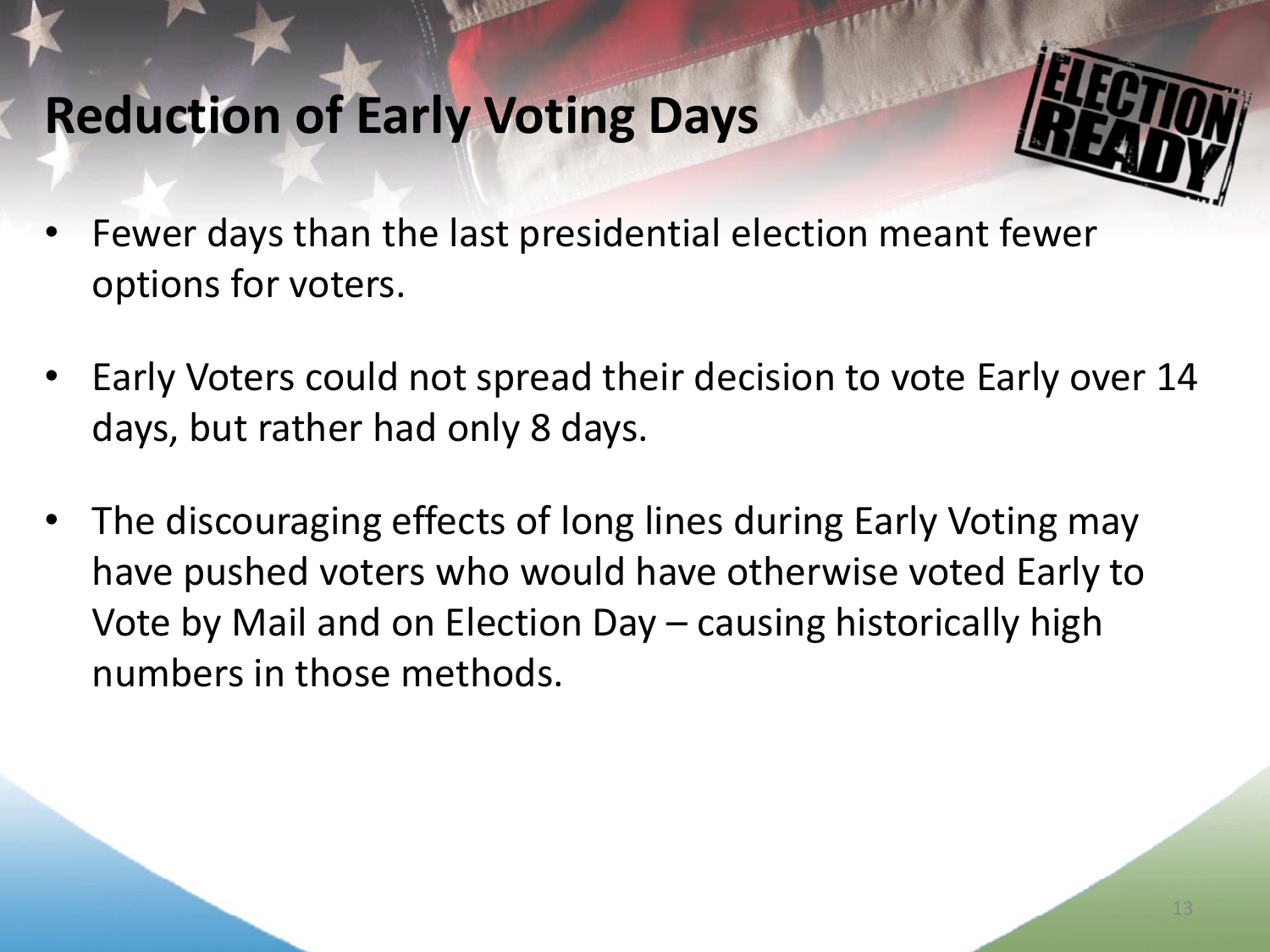# **Absentee Ballot Processing**

- The greatest challenge with absentee ballot processing was the record volume of absentee ballots requested, mailed and returned.
- On the Monday prior and on Election Day, approximately 56,000 absentee ballots were received (over 300,000 ballot pages) that had to be processed, verified, canvassed, opened and scanned to include in election results.
- Sheer volume of paper requiring proper handling and attention to signature detail is the reason final election results were not completed on Election Night as the media would have liked.
- Challenges were further exacerbated by a 12-hour mechanical breakdown of the inbound absentee ballot processing equipment.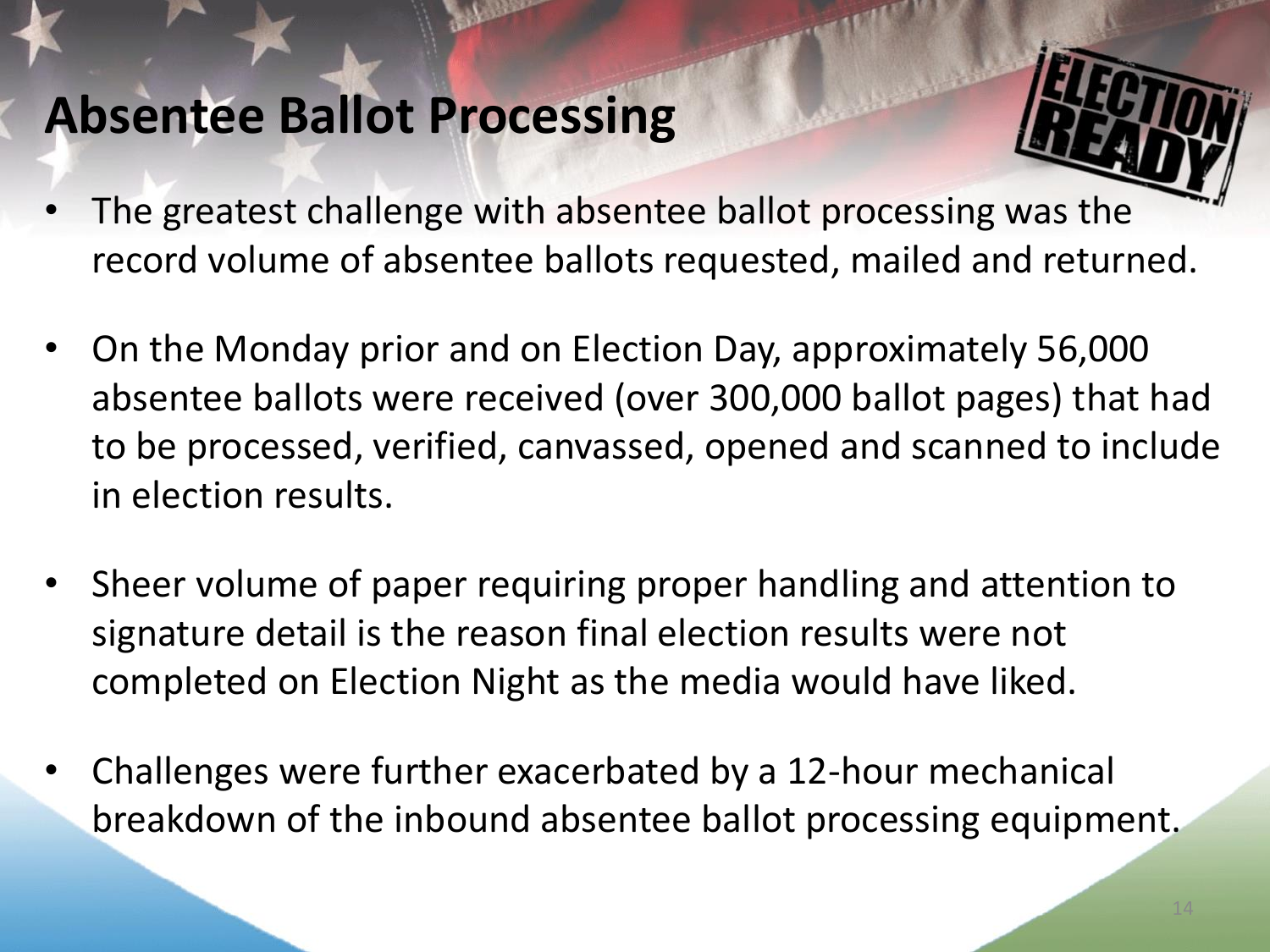# **Polling Place Inefficiencies**

- On Election Day, polling place inefficiencies have been largely attributed to the Department's outdated voter check-in process.
- The paper-based process significantly impacted wait times at some precincts as voters had to be manually located on hardcopy precinct register pages and often waited inordinate periods of time for poll workers to make phone calls to the Elections Department to determine eligibility.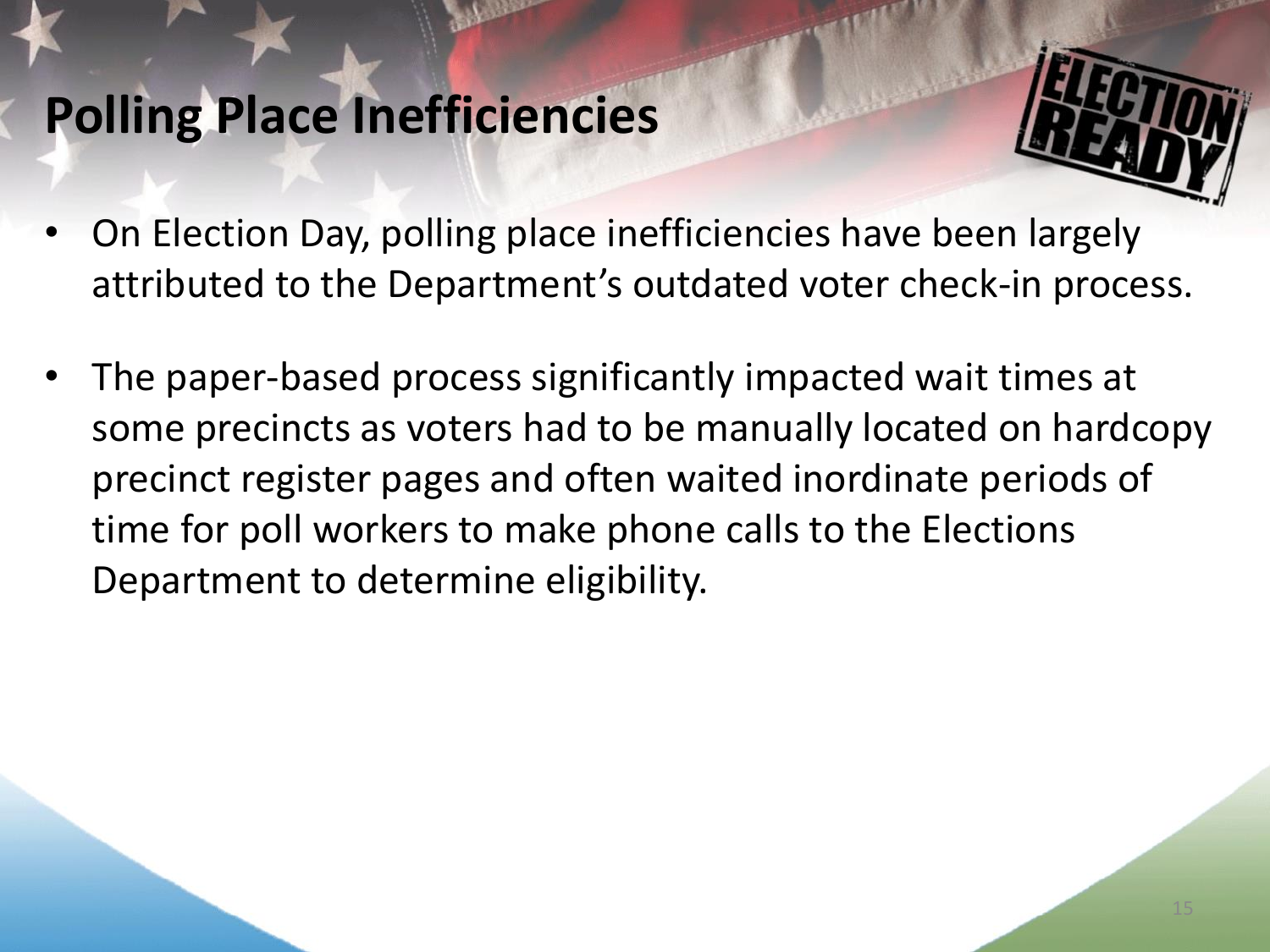# **Not Re-Precincting**

- 
- The decision to not re-precinct after legislative redistricting was made in the best interest of voters and served them well in the Primary Election.
- However, it had the opposite effect in the General Election when compounded with other factors.
- In some cases, it resulted in an uneven distribution of voters, which proved problematic in a high turnout election coupled with a long ballot.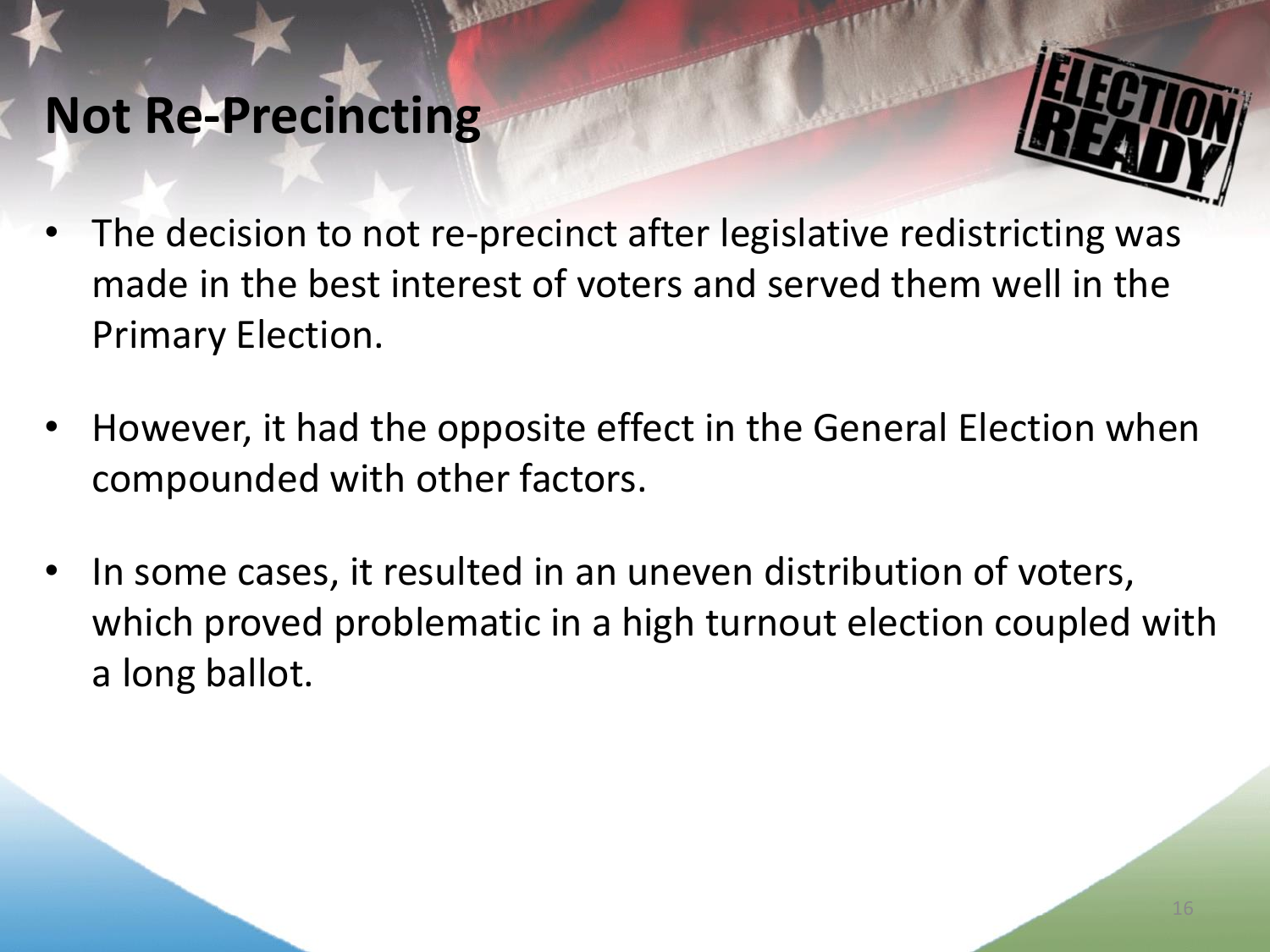#### **Despite Challenges, Deadlines Met**

Even with these challenges, and a 12-hour mechanical breakdown with the Absentee Ballot processing equipment:

- $\triangleright$  By 10:00 p.m. on Election Night, 91% of Miami-Dade precincts had their last voter vote, and
- $\triangleright$  The Department met and exceeded the State's Reporting Deadline for both Unofficial and Official results.

In having identified these Primary Contributing Factors, the obvious question is what can and will Miami-Dade County do to ensure that it does not experience these challenges in future elections.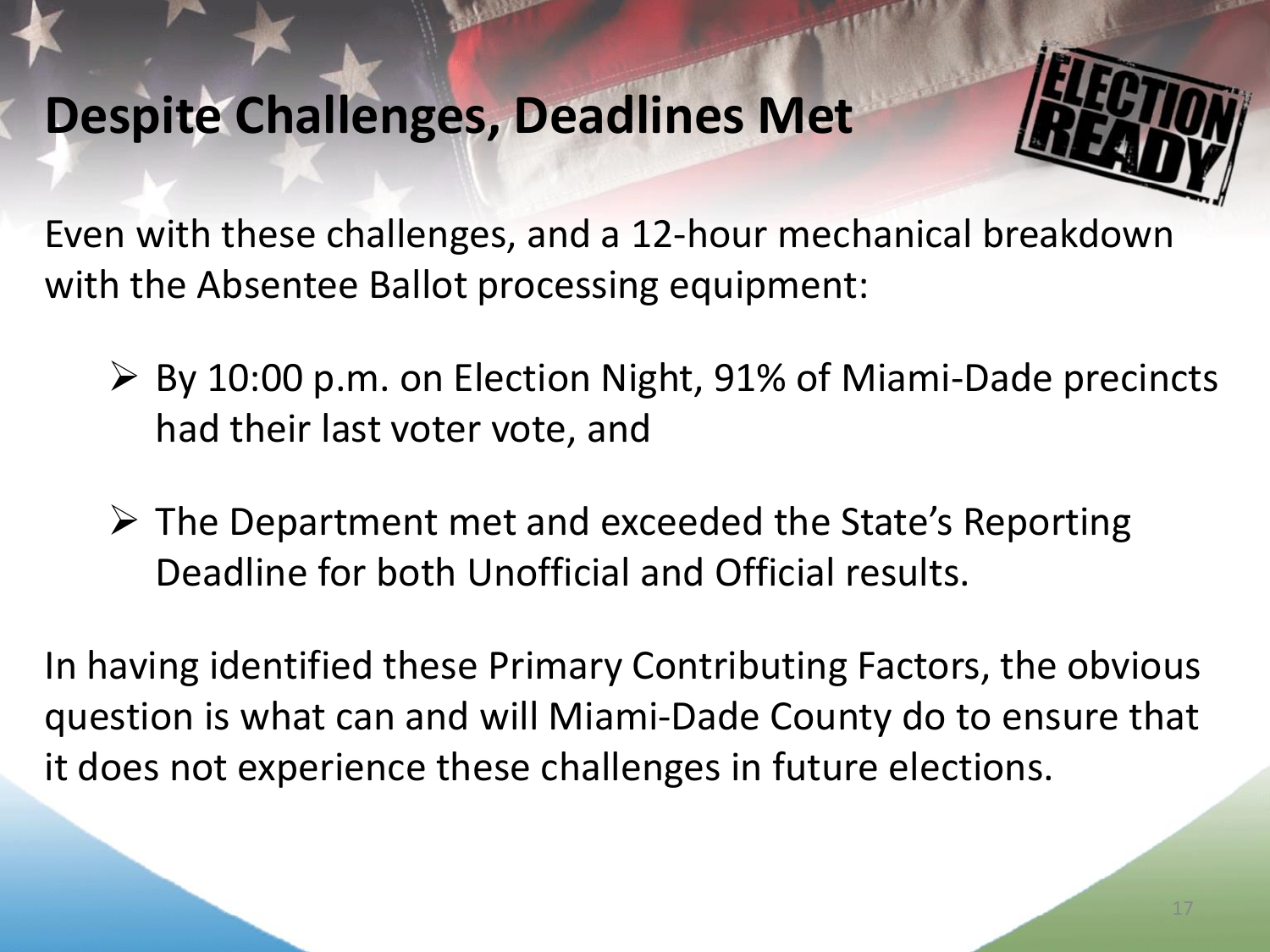### **Remedies at the State Level**

Among the most impactful remedies are the legislative changes that were recently approved. The County made five state legislative requests that specifically related to the challenges it faced:

- Flexibility in the allowable sites used during Early Voting
- Extending the number of Early Voting Days, including the Sunday prior to Election Day
- Limiting the state constitutional amendments to the same 75-word restriction of other ballot language
- Extending the number of days that SOEs are permitted to canvass absentee ballots before the election from 15 to 20 days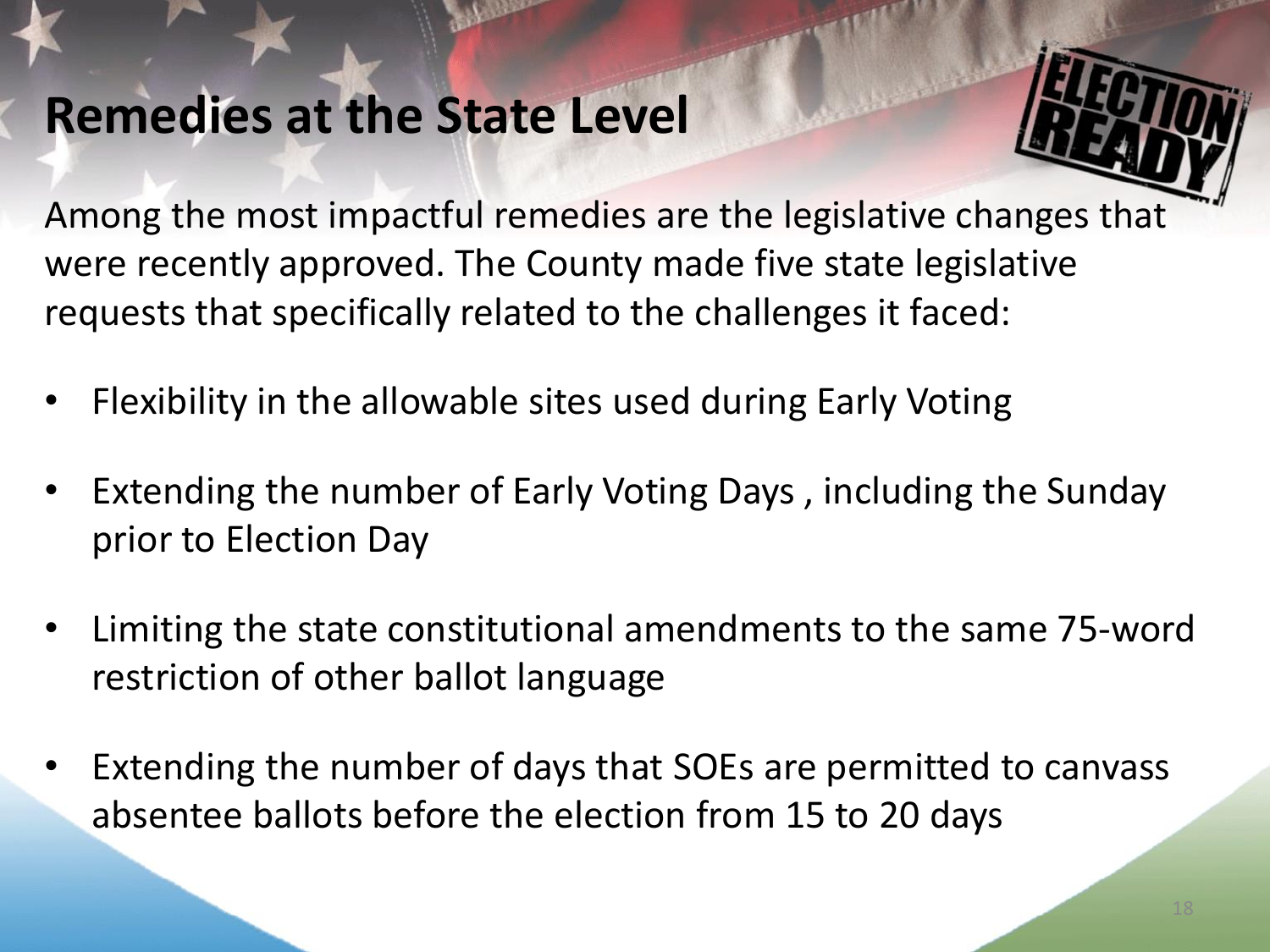# **Remedies at the State Level**

The State Legislature then passed a comprehensive bill known as HB 7013, which addresses many of the Department's concerns, that will have a positive impact on elections moving forward.

- Expands currently authorized Early Voting sites
- Allows up to 14 days of Early Voting, including Sunday before election
- Applies 75-word limit to uncontested constitutional amendments

Miami-Dade County and the Elections Advisory Group are committed to taking advantage of the opportunities and flexibilities these new laws provide for major countywide elections. These changes alone will help to significantly reduce lines in future elections.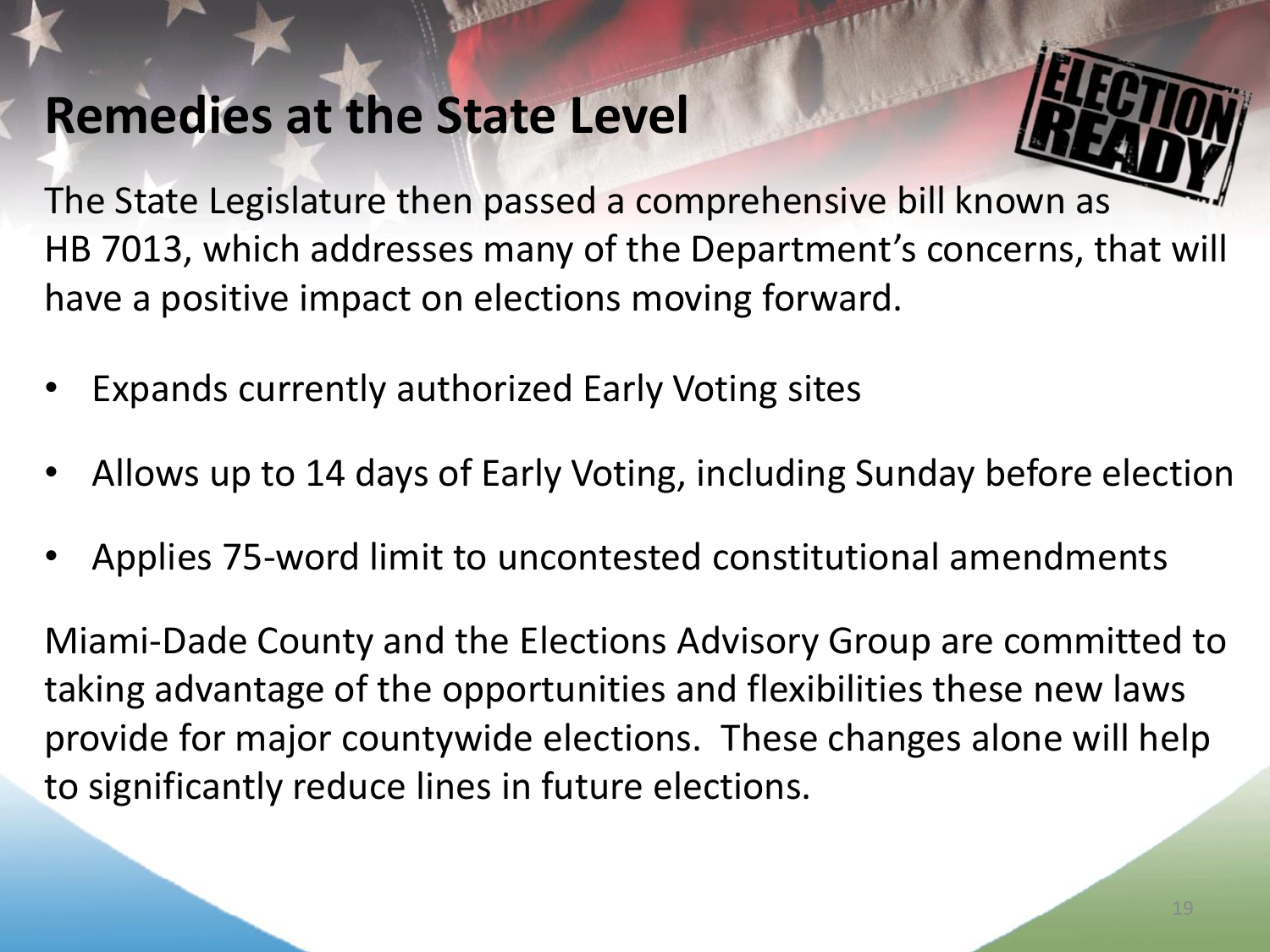- The Department is currently working on a comprehensive, countywide re-precincting plan to eliminate split precincts and provide a more uniform distribution of voters, and
- Miami-Dade County is committed to implementing technology enhancements that will significantly speed up processing times in all three methods of voting.
- In addition, Miami-Dade County will implement solutions for Election Day, Absentee Voting, and Early Voting.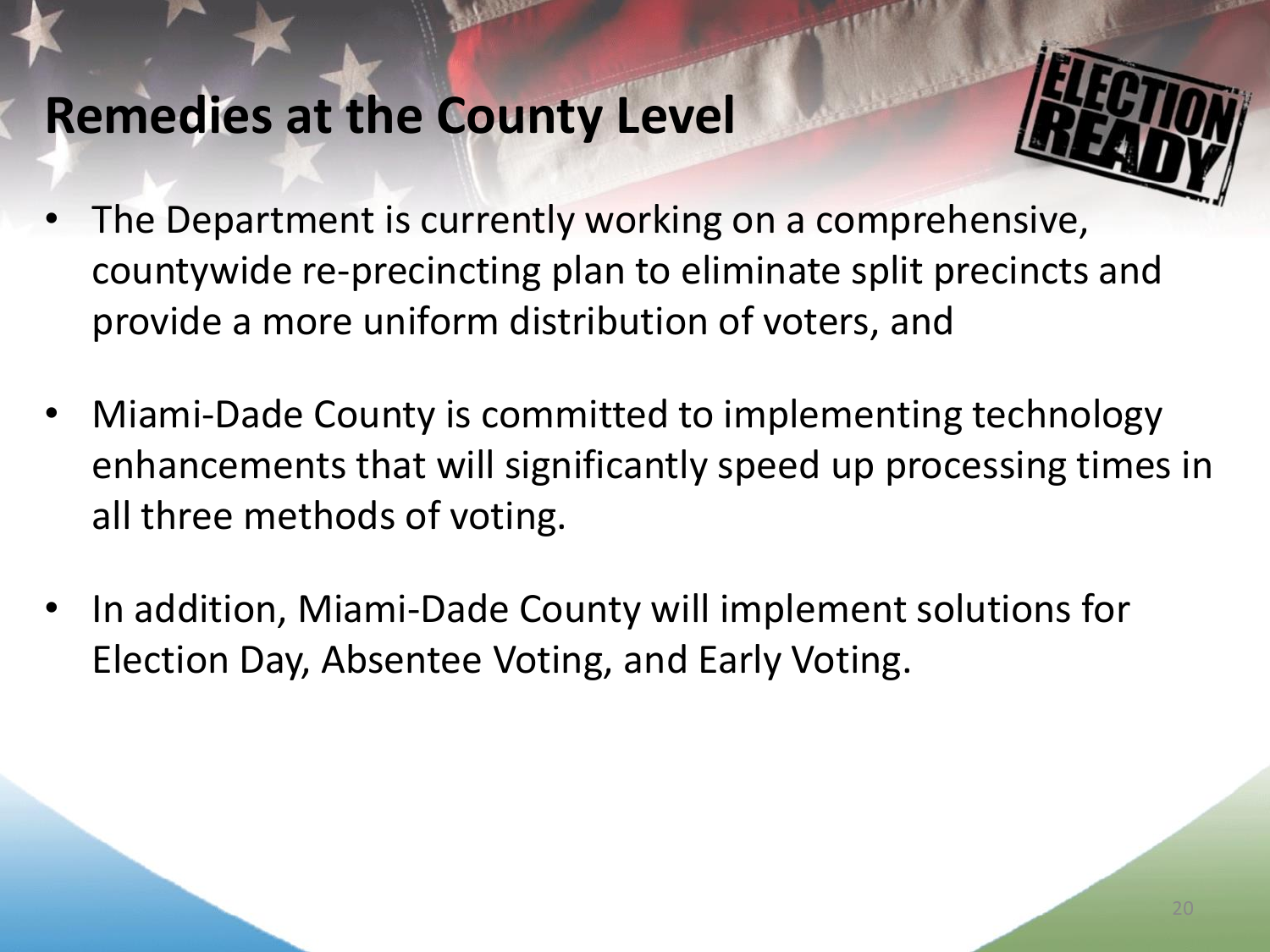For Election Day, Miami-Dade County will:

Purchase electronic poll books that will be used countywide in all precincts, to provide:

- Faster, more efficient voter processing;
- Instantly update voter history; and
- Eliminate the need for phone calls to determine voter eligibility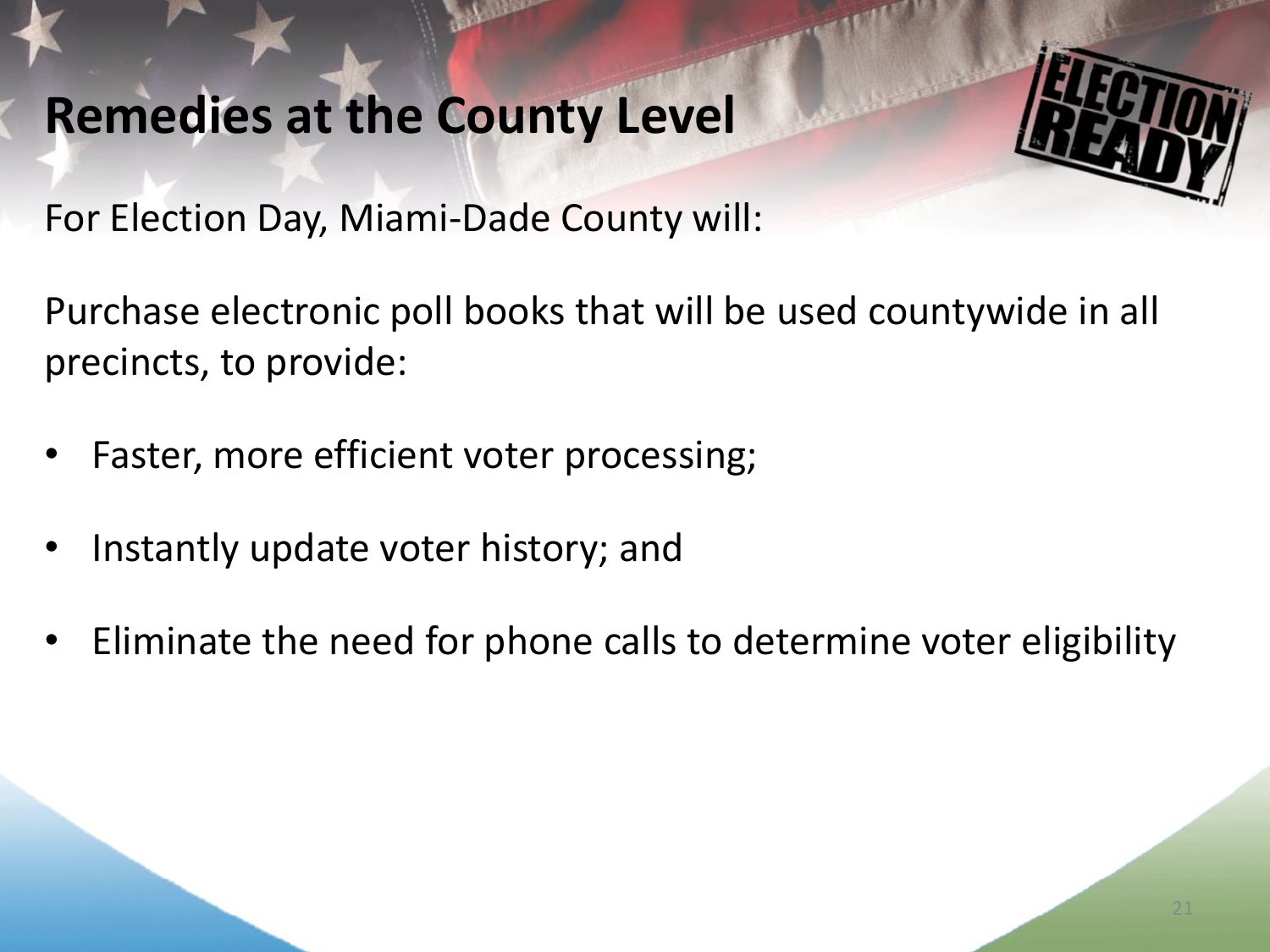For Absentee Voting, Miami-Dade County will:

Replace and Purchase Advanced Absentee Ballot Processing Equipment. This enhancement will:

- Exponentially enhance inbound processing productivity and
- Eliminate delays in outbound processing due to resource dependence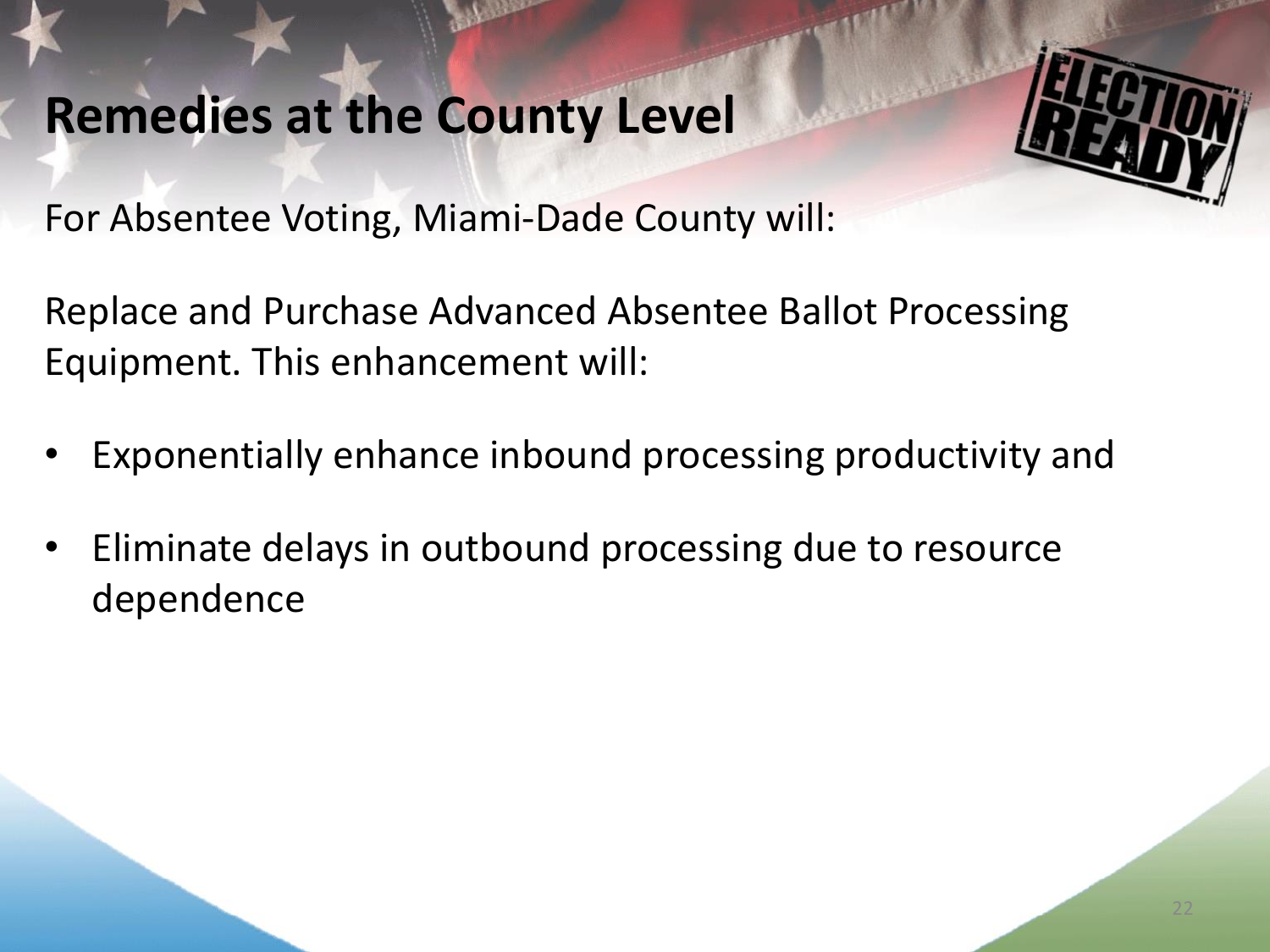- For Early Voting, the most impactful change is opening additional Early Voting sites based on the type of election. Not only does the "one size fits all" concept not work from county to county, but from election to election.
- Miami Dade County has broken through the "one size fits all" mentality, and understands that Presidential Elections warrant more than the standard 20 Early Voting sites. At the end of the day, it is all about the voters.
	- $\triangleright$  Additional sites will reduce wait times
	- $\triangleright$  Allow a better dispersion of voters
	- $\triangleright$  Enhance voter convenience